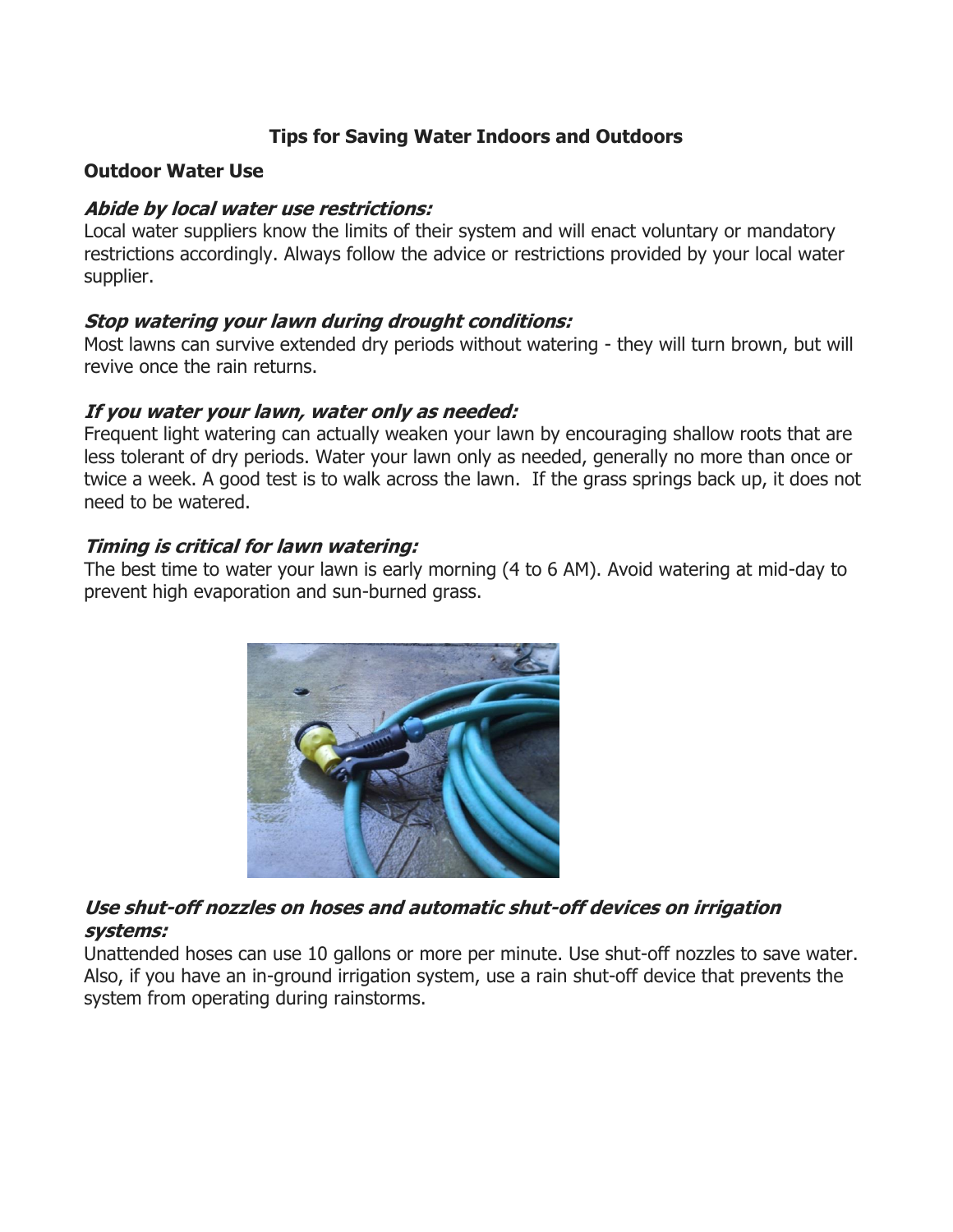### **Keep your blades sharp and high:**

Keep your mower blades sharp to prevent tearing of grass and raise your lawn mowers blade to 2 1/2". Longer grass provides shade for the roots and helps reduce water loss.

### **Use plants that need less water:**

There are many varieties of low water use plants that can withstand dry summers and that actually thrive in drier soil.

### **Plan and design your garden for efficient outdoor watering:**

Be aware of the various shade and moistures zones in your yard and plan your gardens and plantings accordingly.



## **Mulch to keep roots cool and moist:**

Mulch can serve as a ground cover that reduces water evaporation from the soil while reducing the number of weeds that compete for soil moisture.

## **Capture and reuse rainwater:**

Use cisterns or rain barrels to capture rainwater from downspouts for use in your yard. A lid, mesh fabric or several drops of baby oil on the surface will prevent mosquitoes from breeding.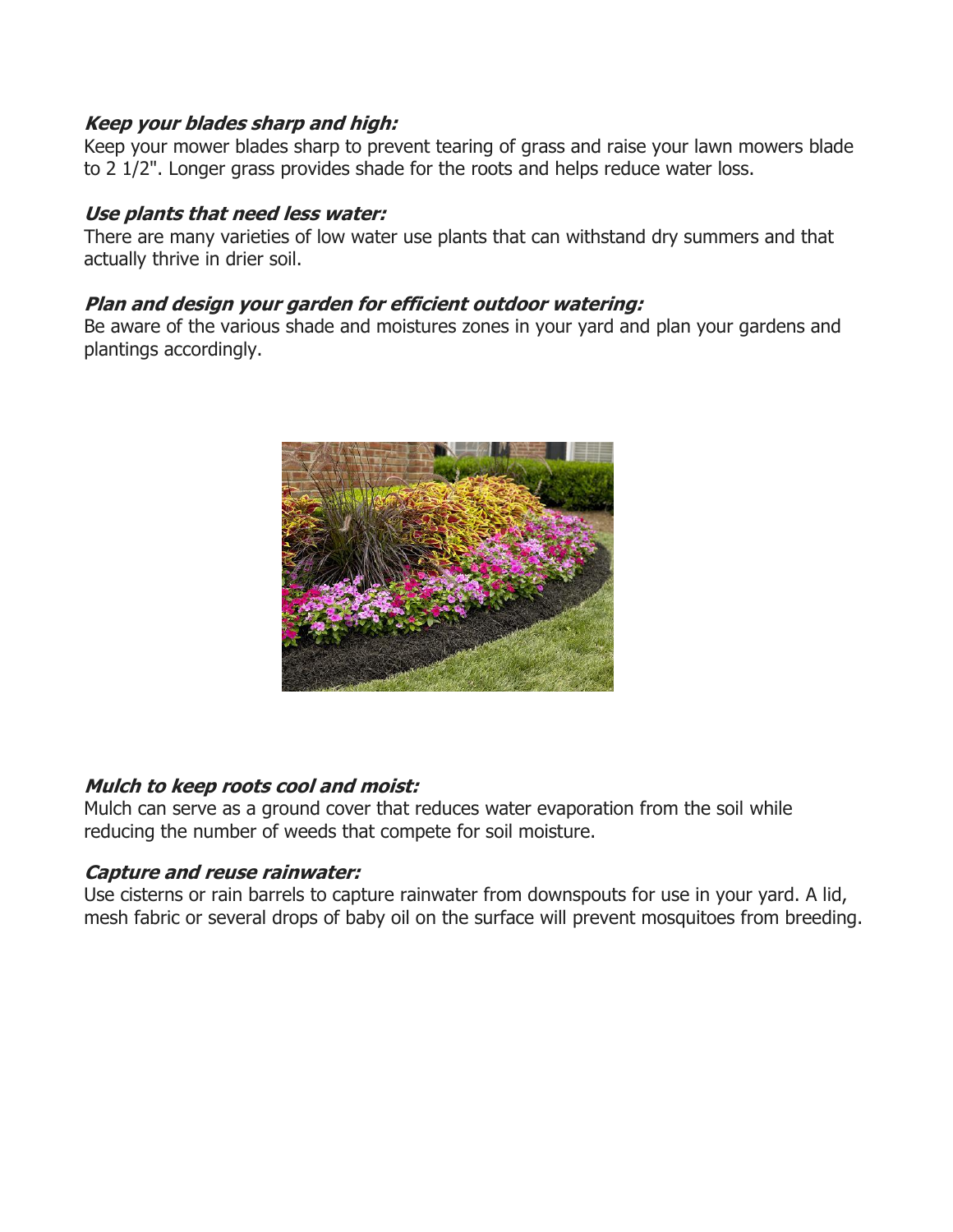# **Inside Water Saving Tips**

## **Kitchen**

# **Prepare food efficiently:**

Speed cleaning food by using a vegetable brush. Spray water in short bursts. Faucet aerators cut consumption.

## **Defrost sensibly:**

Plan ahead to defrost foods overnight in the refrigerator. Don't use running water. Use the microwave or put wrapped food in a bowl of cold water.

## **Reduce dishwashing:**

Use rubber spatula to scrape dishes clean to limit pre-rinse. Let really dirty pans or dishes soak to speed washing. Most newer dishwashers don't require pre-rinsing. Limit dishwasher use to full loads.



# **Reuse clean household water:**

Collect all the water that is wasted while waiting for the hot water to reach your faucet or showerhead. Use this to water your houseplants or outdoor planters. Do the same with water that is used to boil eggs or steam vegetables.

# **Garbage disposal alternatives:**

Avoid using your garbage disposal. Compost leftovers fruits and vegetables.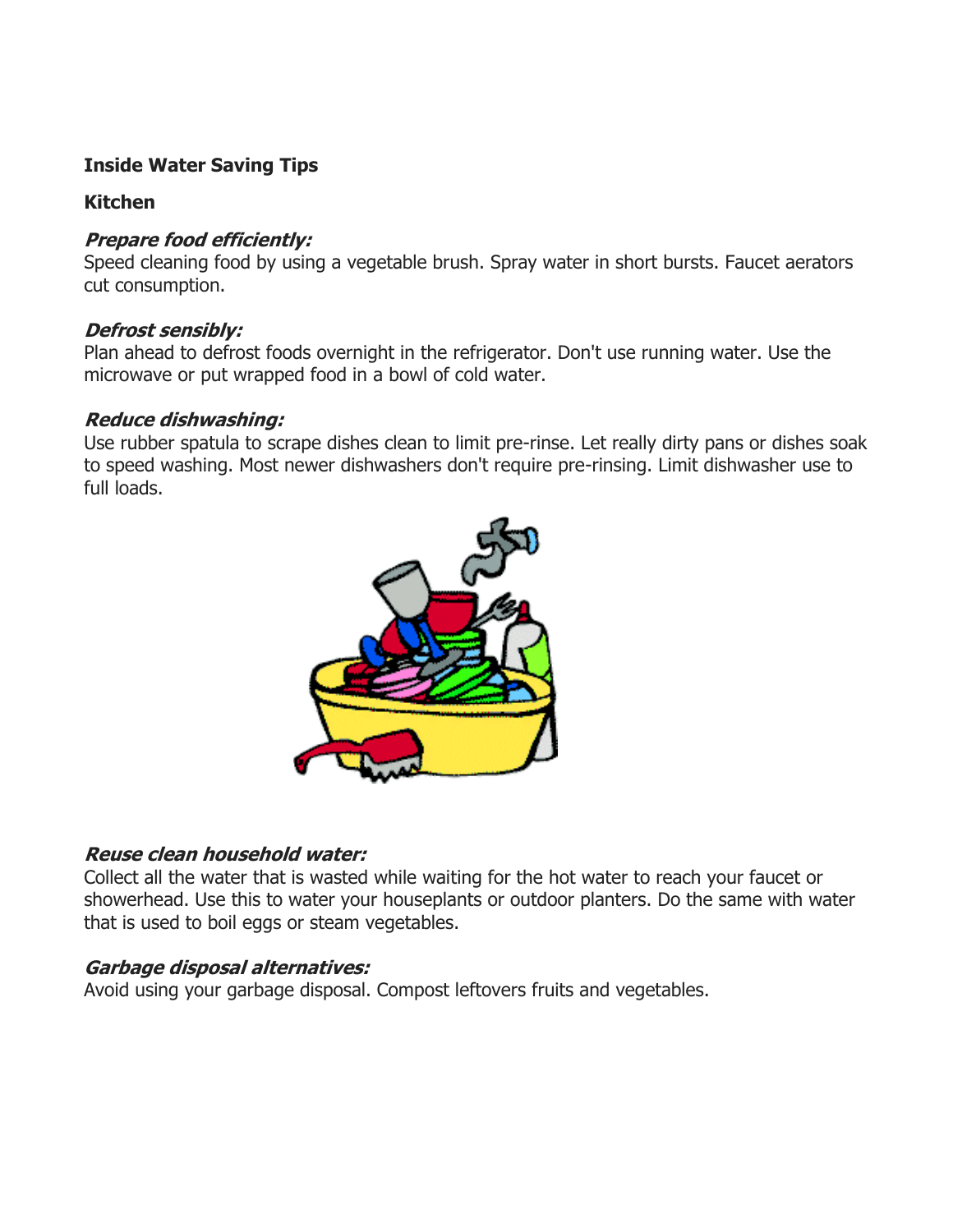### **Bathroom**

#### Fix leaking faucets and toilets:

Research has shown that an average of 8% (or more) of all home water use is wasted through leaks. Test for a leaking toilet by lifting the lid off the toilet tank and putting a few drops of food coloring into the bowl. Wait a few minutes, then look in the bowl. If the food coloring has made its way there, you have a leak.

#### Install a low-flow toilet:

Low-flow toilets need only 1.6 gallons per flush, saving thousands of gallons per year. Unlike earlier models, low flow toilets available today receive high marks from consumers for overall performance.

#### Avoid using the toilet as a wastebasket:

Every flush you eliminate can save between two and seven gallons of water.

#### Brush teeth efficiently:

Don't let the water run while you brush your teeth or shave. Turn the faucet on briefly to rinse. An electric razor saves water.

#### Conserve water in the tub:

Take showers instead of a bath and save 30 gallons. Filling the bathtub uses about 50 gallons of water. Try filling it just half way.

#### Shorten your shower by one minute:

Cut back on your shower time and you will rack up big savings in water and energy. If you really want to try and save water, limit your shower time to five minutes or less. Also, install a water-saving showerhead that uses two-and-a-half gallons per minute.

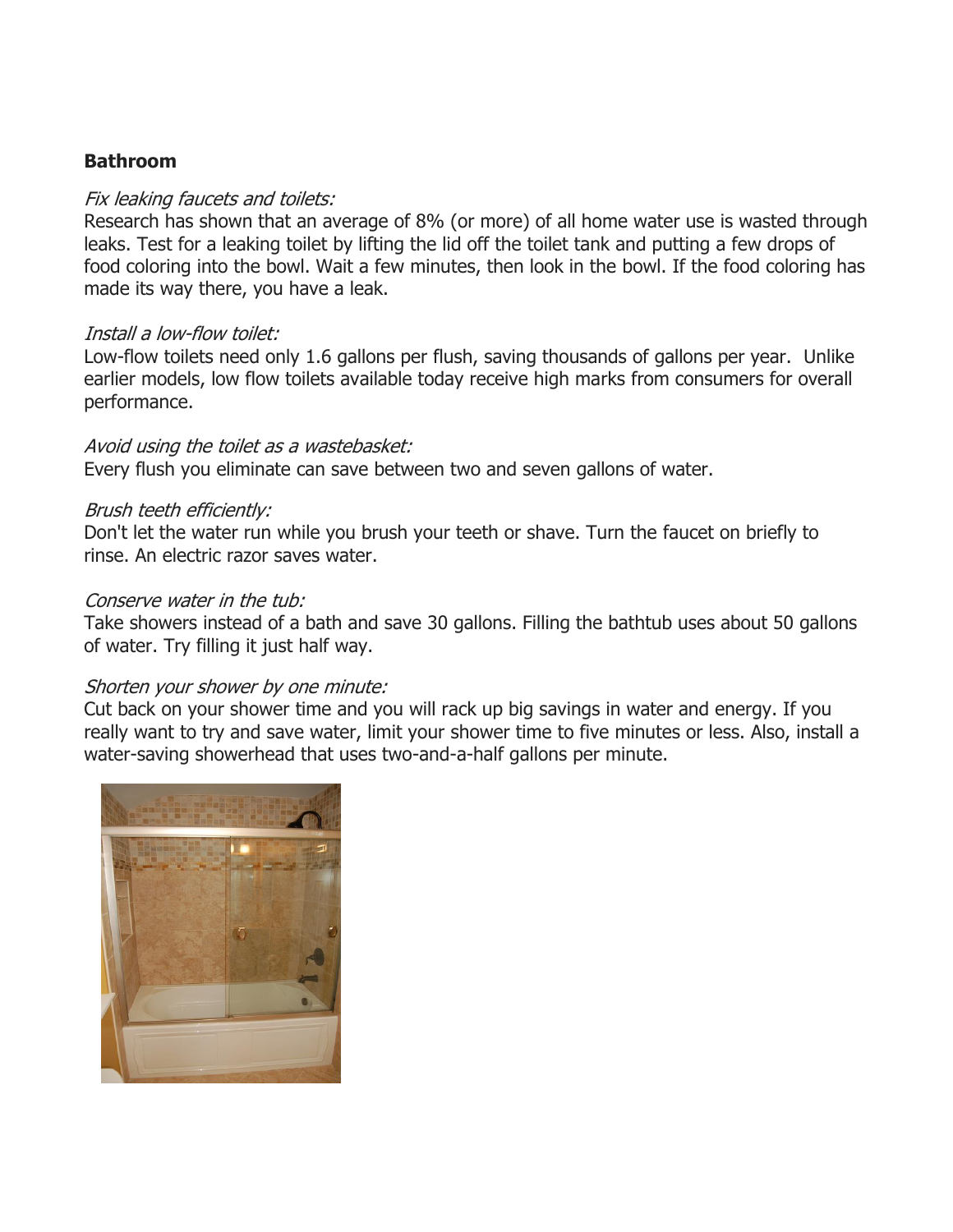## **Laundry**

Wash only full loads of laundry: You'll not only save water, but energy as well.

## Consider purchasing a new water- and energy-efficient clothes washer:

Look for the Energy Star labeled products and save more water in one year than a person drinks in a lifetime. These units create less wear and tear on clothes, clean better, and use less detergent. Some electric utilities offer rebates for qualified models.



# **TOWN OF BILLERICA REBATE PROGRAM**

The Town of Billerica Department of Public Works offers a rebate program to Billerica residents and businesses. The purpose of the Rebate Program is to change out non conserving fixtures with newer more water efficient fixtures and appliances. As a Public Water Supplier this will help us to reduce per person per day water use. Current building codes already require water conserving fixtures, so new construction is exempt from this program. The Rebate Program will help us to conserve water and will help you to save money.

The rebate for qualifying toilets is \$100.00 and for qualifying urinals is \$25.00 each.

The rebate for qualifying clothes washers is \$225.00.

The rebate for qualifying dishwashers is \$100.00.

## **This program is available as funding allows.**

To find qualifying fixtures please visit the link below:

[http://www.epa.gov/watersense/product\\_search.html](http://www.epa.gov/watersense/product_search.html) or for clothes washer [http://cee1.org](http://cee1.org/)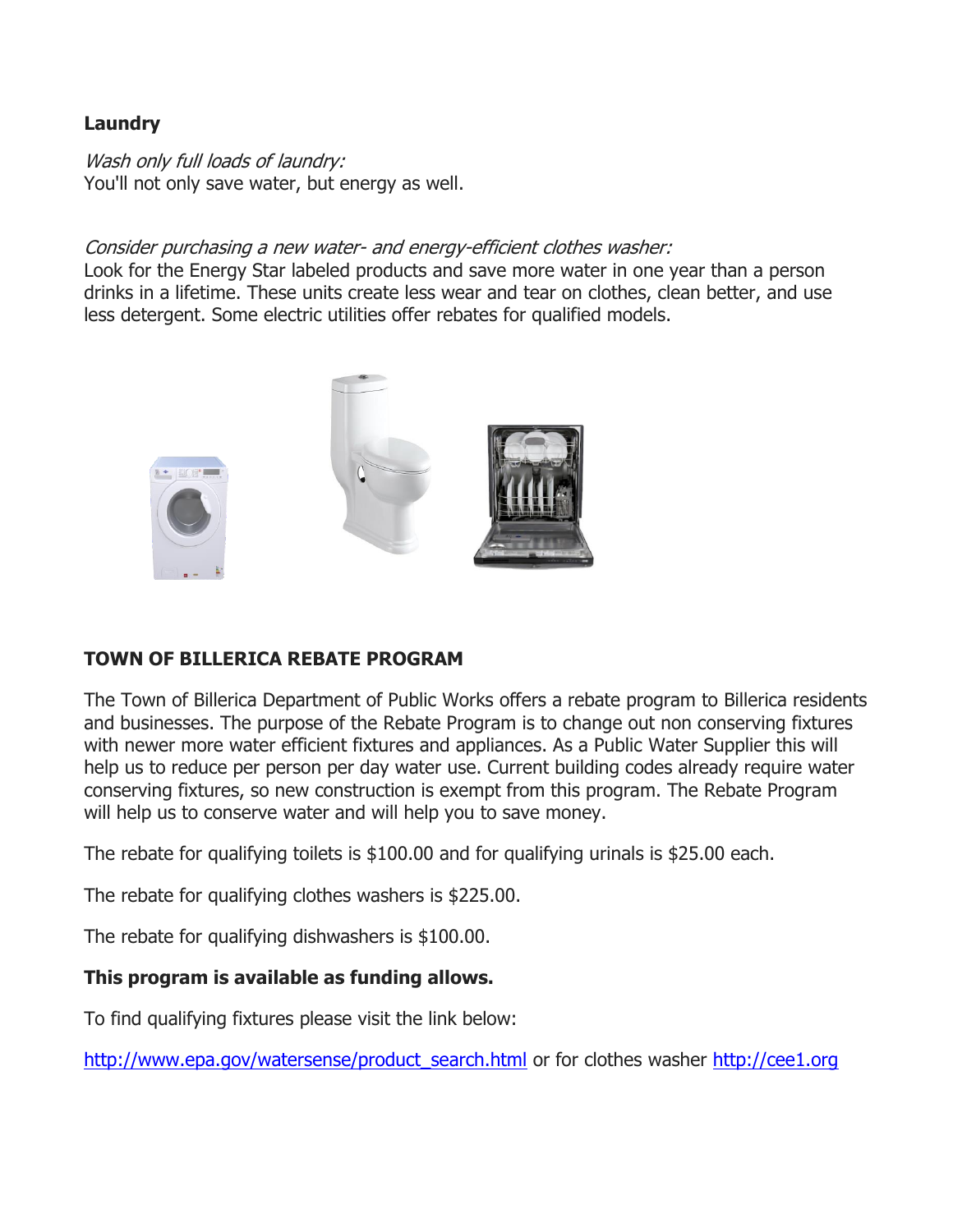## **Rain Barrels**

What are rain barrels?

Rain barrels are containers used to collect rain water from the roof of a building via the gutter and downspout. The downspout is cut to a height that permits the rain water to flow into a barrel placed beneath it. The barrel should have a spigot to which a hose may be attached, and an overflow hose to direct rain water away from the foundation if rain continues after the barrel is full. Rain barrels are often made from 55-gallon food-grade plastic barrels, although they can also be made of wood. The collected water can be used to water gardens or lawns, wash cars, fill swimming pools or do other household chores.

Why use rain barrels?

Conserve water and reduce stormwater runoff: In the summer months, outdoor tasks such as watering lawns and gardens typically make up about 40% of household water use. With seasonal droughts, restrictions and bans on lawn watering, and the increasing cost of water, it makes sense to use rain water instead of municipal water for outdoor uses. Unless it is collected, rain water runs off impervious surfaces, such as roofs and pavement, gathering pollutants which often end up in local streams, rivers, pond, lakes and marine waters. Keeping and using rain water on your property helps reduce pollution, erosion and improves local watershed health.

Water quantity: Just 1/4 inch of rainfall on a typical roof will fill a rain barrel. A modest amount of rainfall can supply much or all of your outdoor watering needs - a full rain barrel will water a 200 square foot garden. A good rule of thumb is that 1 inch of rain on a 1000 sq ft roof yields 623 gallons of water. You can calculate the yield of your roof by multiplying the square footage of your roof by 623 and dividing by 1000.

Water quality: Rain water is "soft," or free from minerals and chemicals such as chlorine, fluoride, and calcium that are often present in municipal water. Rain water is considered ideal for watering plants or washing cars and windows.

## **How do I install a rain barrel?**

- 1. Purchase or make a rain barrel.
- 2. Select location under a downspout.
- 3. Determine height of barrel.
- 4. Build a platform to desired height Elevating a rain barrel a foot or so above ground level increases the water pressure, which comes solely from gravity (unless you install a pump). A full rain barrel typically weighs over 400 lbs, so the platform must be made of sturdy materials such as cinder blocks, bricks, or similar materials. The platform must be flat, level and large enough to support the entire base of the barrel for good stability.